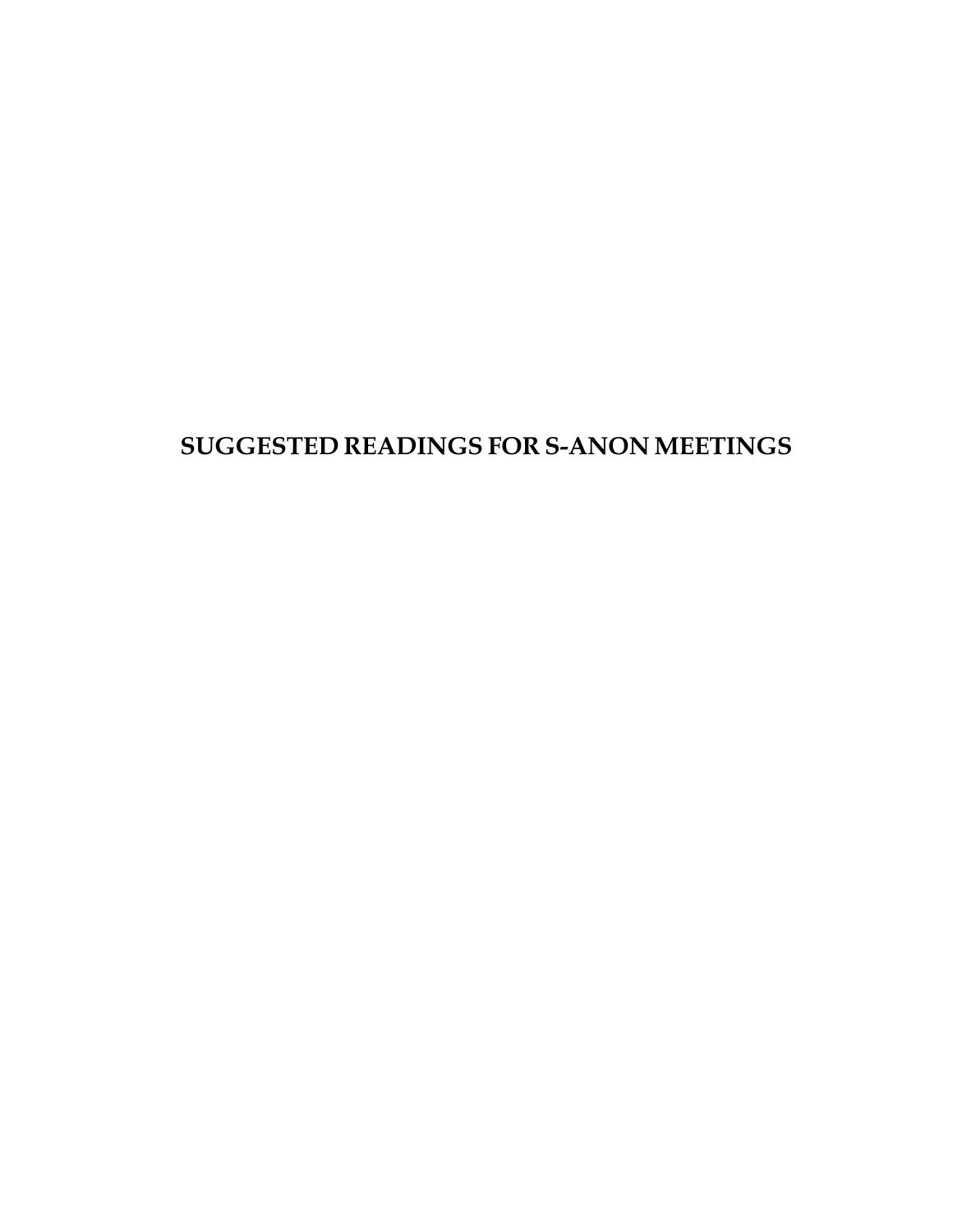## **SERENITY PRAYER**

God grant me the serenity to accept the things I cannot change, courage to change the things I can, and wisdom to know the difference.

## **THE S-ANON WELCOME**

We welcome you to the S-Anon Family Group and hope that in this fellowship you will find the help and friendship that we have been privileged to enjoy. We would like you to feel that we understand as perhaps few can. We too were lonely and frustrated; but here we have found that there is no situation too difficult to be bettered and no unhappiness too great to be lessened.

The S-Anon Family Groups consist of relatives and friends of sexaholics who realize that by banding together they can better solve their common problems. We urge you to try our program. Without spiritual help, living with, or having lived with a sexaholic is too much for most of us. We become nervous, irritable, and unreasonable; our thinking becomes confused, and our perspective becomes distorted. Rarely have we seen a person who was not greatly benefited by working the S-Anon program. The Twelve Steps of S-Anon, which we try to follow, are not easy. At first we may think that some of them are unnecessary, but if we are honest, open-minded, and willing to apply the principles of the Twelve Steps to our lives, we find that the benefits can be limitless, including God's gift of serenity.

## **S-ANON PREAMBLE TO THE TWELVE STEPS**

S-Anon is a fellowship of people who share their experience, strength, and hope with each other so that they may solve their common problems and help others to recover. The only requirement for membership is that there be a problem of sexaholism in a relative or friend. There are no dues or fees for S-Anon membership; we are self-supporting through our own contributions. S-Anon is not allied with any sect, denomination, politics, organization, or institution; does not wish to engage in any controversy; neither endorses nor opposes any causes. Our primary purpose is to recover from the effects upon us of another person's sexaholism and to help families and friends of sexaholics.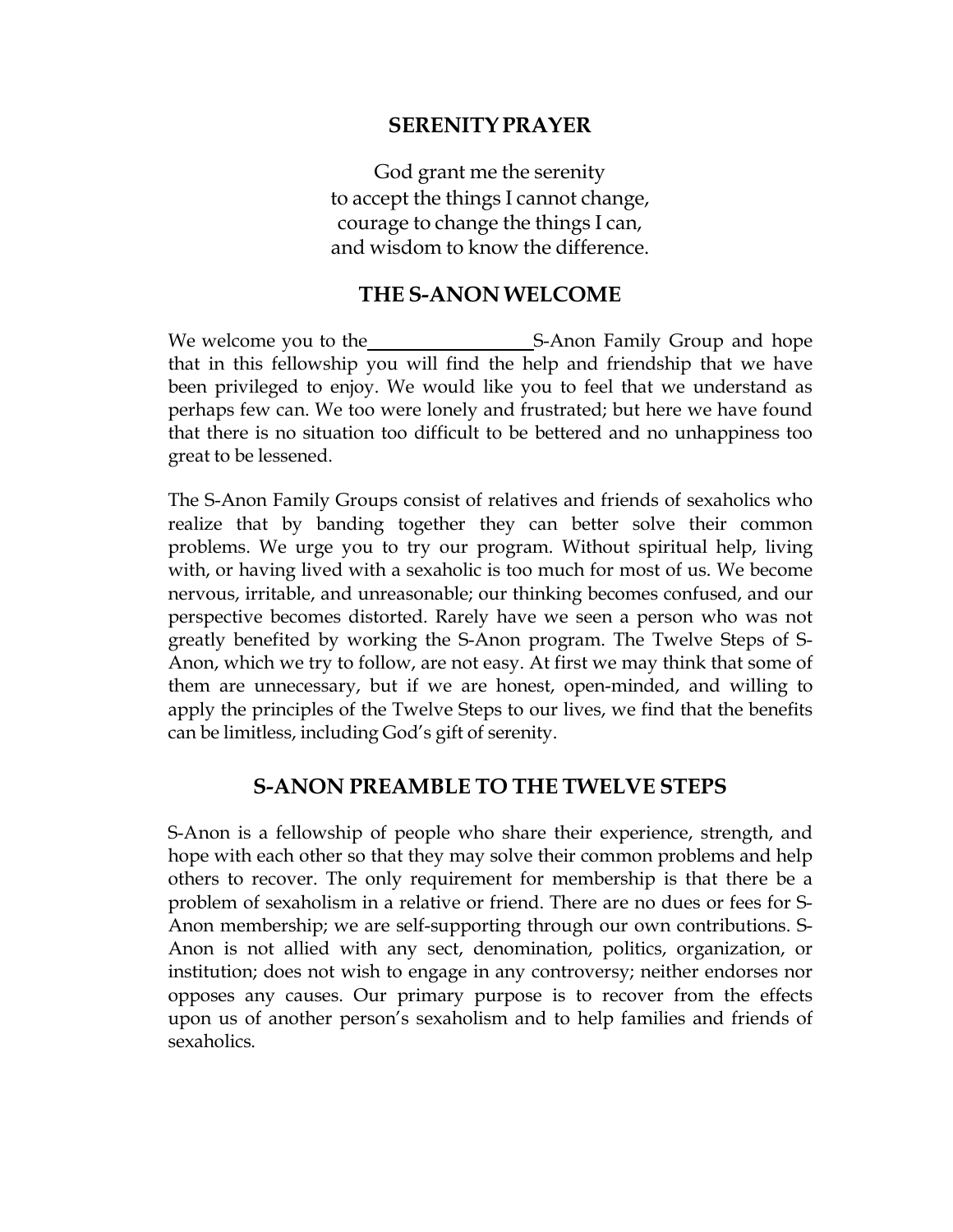# **S-ANON TWELVE STEPS**

- 1. We admitted we were powerless over sexaholism—that our lives had become unmanageable.
- 2. Came to believe that a Power greater than ourselves could restore us to sanity.
- 3. Made a decision to turn our will and our lives over to the care of God *as we understood him*.
- 4. Made a searching and fearless moral inventory of ourselves.
- 5. Admitted to God, to ourselves, and to another human being the exact nature of our wrongs.
- 6. Were entirely ready to have God remove all these defects of character.
- 7. Humbly asked Him to remove our shortcomings.
- 8. Made a list of all persons we had harmed, and became willing to make amends to them all.
- 9. Made direct amends to such people wherever possible, except when to do so would injure them or others.
- 10. Continued to take personal inventory and when we were wrong promptly admitted it.
- 11. Sought through prayer and meditation to improve our conscious contact with God *as we understood Him*, praying only for knowledge of His will for us and the power to carry that out.
- 12. Having had a spiritual awakening as the result of these Steps, we tried to carry this message to others, and to practice these principles in all our affairs.

(The Twelve Steps and Twelve Traditions reprinted and adapted with permission of Alcoholics Anonymous World Services, Inc. Permission to reprint and adapt the Steps and Traditions does not mean that AA is affiliated with this program. AA is a program of recovery from alcoholism – use of this material in connection with programs which are patterned after AA, but which address other problems, does not imply otherwise.)

The Twelve Steps of Alcoholics Anonymous: 1. We admitted we were powerless of alcohol - that our lives had become unmanageable. 2. Came to believe that a power greater than ourselves could restore us to sanity. 3. Made a decision to turn our will and our lives over to the care of God *as we understood Him*. 4. Made a searching and fearless moral inventory of ourselves. 5. Admitted to God, to ourselves, and to another human being the exact nature of our wrongs. 6. Were entirely ready to have God remove all these defects of character. 7. Humbly asked Him to remove our shortcomings. 8. Made a list of all persons we had harmed and became willing to make amends to them all. 9. Made direct amends to such people whenever possible, except when to do so would injure them or others. 10. Continued to take personal inventory and when we were wrong promptly admitted it. 11. Sought through prayer and meditation to improve our conscious contact with God *as we understood Him*, praying only for knowledge of His will for us and power to carry that out. 12. Having had a spiritual awakening as the result of these Step, we tried to carry this message to alcoholics, and to practice these principles in all our affairs.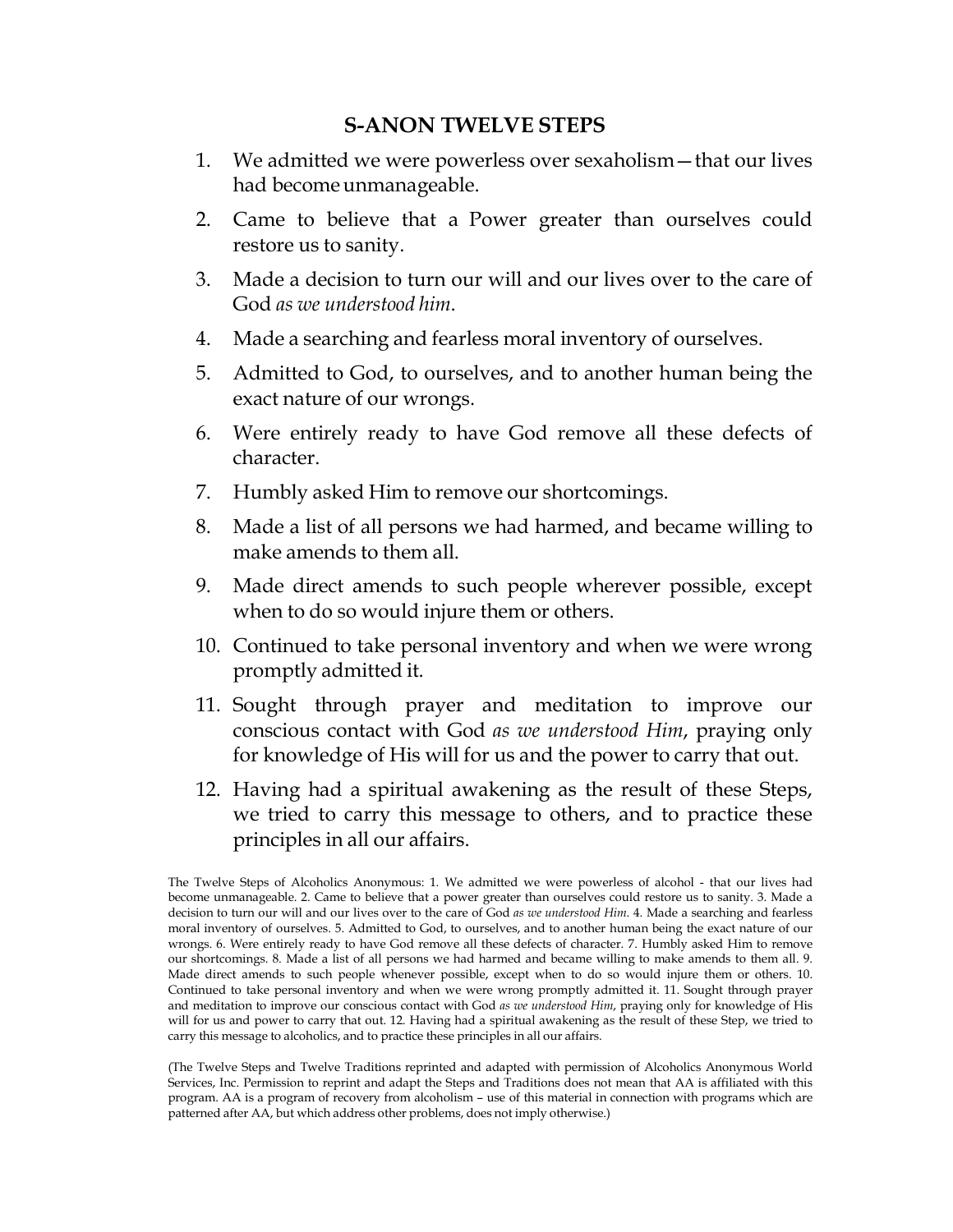# **S-ANON TWELVE TRADITIONS**

- 1. Our common welfare should come first; personal progress for the greatest number depends upon unity.
- 2. For our group purpose there is but one authority—a loving God as He may express Himself in our group conscience. Our leaders are but trusted servants—they do not govern.
- 3. The relatives of sexaholics, when gathered together for mutual aid, may call themselves an S-Anon Family Group, provided that, as a group, they have no other affiliation. The only requirement for membership is that there be a problem of sexaholism in a relative or friend.
- 4. Each group should be autonomous, except in matters affecting another group or S-Anon or SA as a whole.
- 5. Each S-Anon Family Group has but one purpose: to help families of sexaholics. We do this by practicing the Twelve Steps of S-Anon, by encouraging and understanding our sexaholic relatives, and by welcoming and giving comfort to the families of sexaholics.
- 6. Our S-Anon Family Groups ought never endorse, finance, or lend our name to any outside enterprise, lest problems of money, property, and prestige divert us from our primary spiritual aim. Although a separate entity, we should always cooperate with Sexaholics Anonymous.
- 7. Every group ought to be fully self-supporting, declining outside contributions.
- 8. S-Anon Twelfth-Step work should remain forever non-professional, but our service centers may employ special workers.
- 9. Our groups, as such, ought never be organized; but we may create service boards or committees directly responsible to those they serve.
- 10. The S-Anon Family Groups have no opinion on outside issues; hence our name ought never be drawn into public controversy.
- 11. Our public relations policy is based on attraction rather than promotion; we need always maintain personal anonymity at the level of press, radio, TV, and films. We need guard with special care the anonymity of all S-Anon and SA members.
- 12. Anonymity is the spiritual foundation of all our Traditions, ever reminding us to place principles above personalities.

<sup>(</sup>The Twelve Traditions reprinted and adapted with permission of Alcoholics Anonymous World Services, Inc. Permission to reprint and adapt the Steps and Traditions does not mean that AA is affiliated with this program. AA is a program of recovery from alcoholism ‐ use of this material in connection with programs which are patterned after AA, but which address other problems, does not imply otherwise.)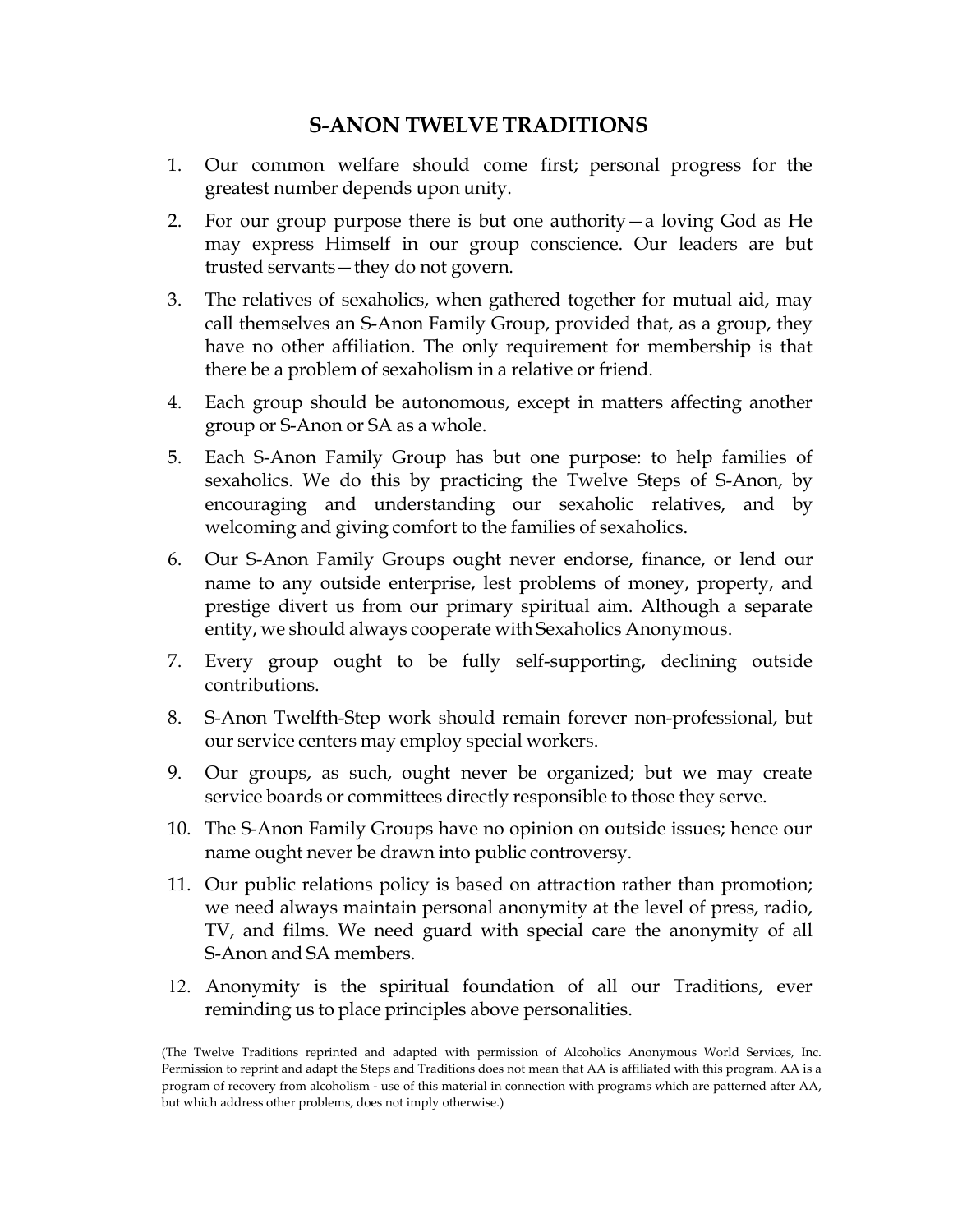# **S-ANON TWELVE CONCEPTS OF SERVICE**

- 1. The ultimate responsibility and authority for S-Anon world services belongs to the S-Anon groups.
- 2. The S-Anon Family Groups have delegated complete administrative and operational authority to their Conference and its service arms.
- 3. The Right of Decision makes effective leadership possible.
- 4. Participation is the key to harmony.
- 5. The Rights of Appeal and Petition protect minorities and assure that they be heard.
- 6. The Conference acknowledges the primary administrative responsibility of the Trustees.
- 7. The Trustees have legal rights while the rights of the Conference are traditional.
- 8. The Board of Trustees delegates full authority for routine management of the S-Anon headquarters to its executive committees.
- 9. Good personal leadership at all service levels is a necessity. In the field of world service, the Board of Trustees assumes the primary leadership.
- 10. Service responsibility is balanced by carefully defined service authority, and double-headed management is avoided.
- 11. The World Service Office is composed of an Executive Director and staff members.
- 12. The spiritual foundation for S-Anon's world services is contained in the General Warranties of the Conference, Article 12 of the Charter.

#### **THE GENERAL WARRANTIES OF THE CONFERENCE**

In all proceedings the World Service Conference of S-Anon shall observe the spirit of the Traditions:

- 1. That only sufficient operating funds, including an ample reserve, be its prudent financial principle;
- 2. That no Conference member shall be placed in unqualified authority over other members;
- 3. That all decisions be reached by discussion, vote, and whenever possible, by unanimity;
- 4. That no Conference action ever be personally punitive or an incitement to public controversy;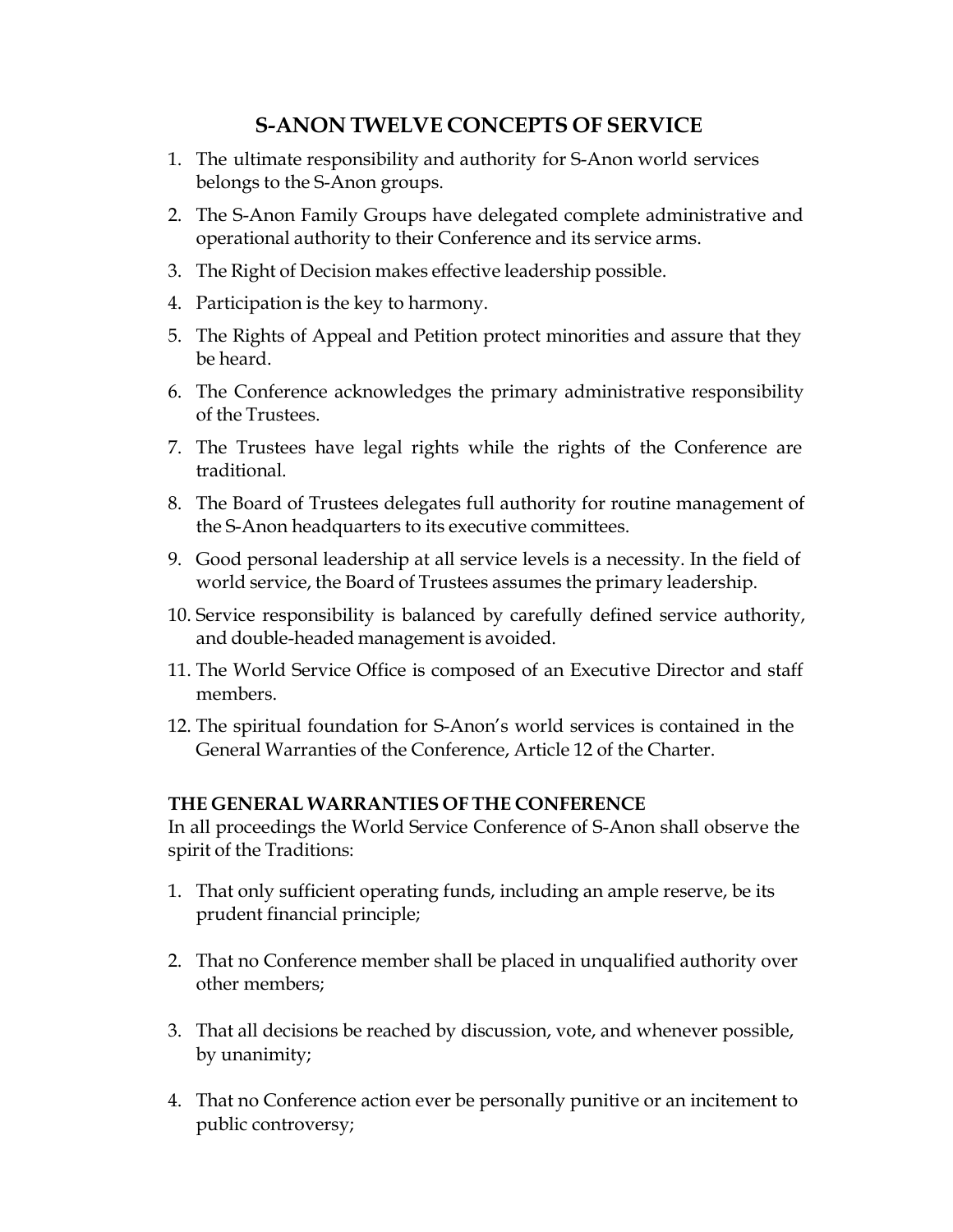5. That though the Conference serves S-Anon, it shall never perform any act of government; and like the fellowship of S-Anon which it serves, it shall always remain democratic in thought and action.

(The Twelve Concepts of Service reprinted and adapted with permission of Al-Anon World Services, Inc. Permission to reprint and adapt the Concepts does not imply that Al-Anon is affiliated with this program. Al-Anon is a program of recovery from the effects of alcoholism. Use of this material in conjunction with programs which are patterned after Al- Anon, but which address other problems, does not imply otherwise.)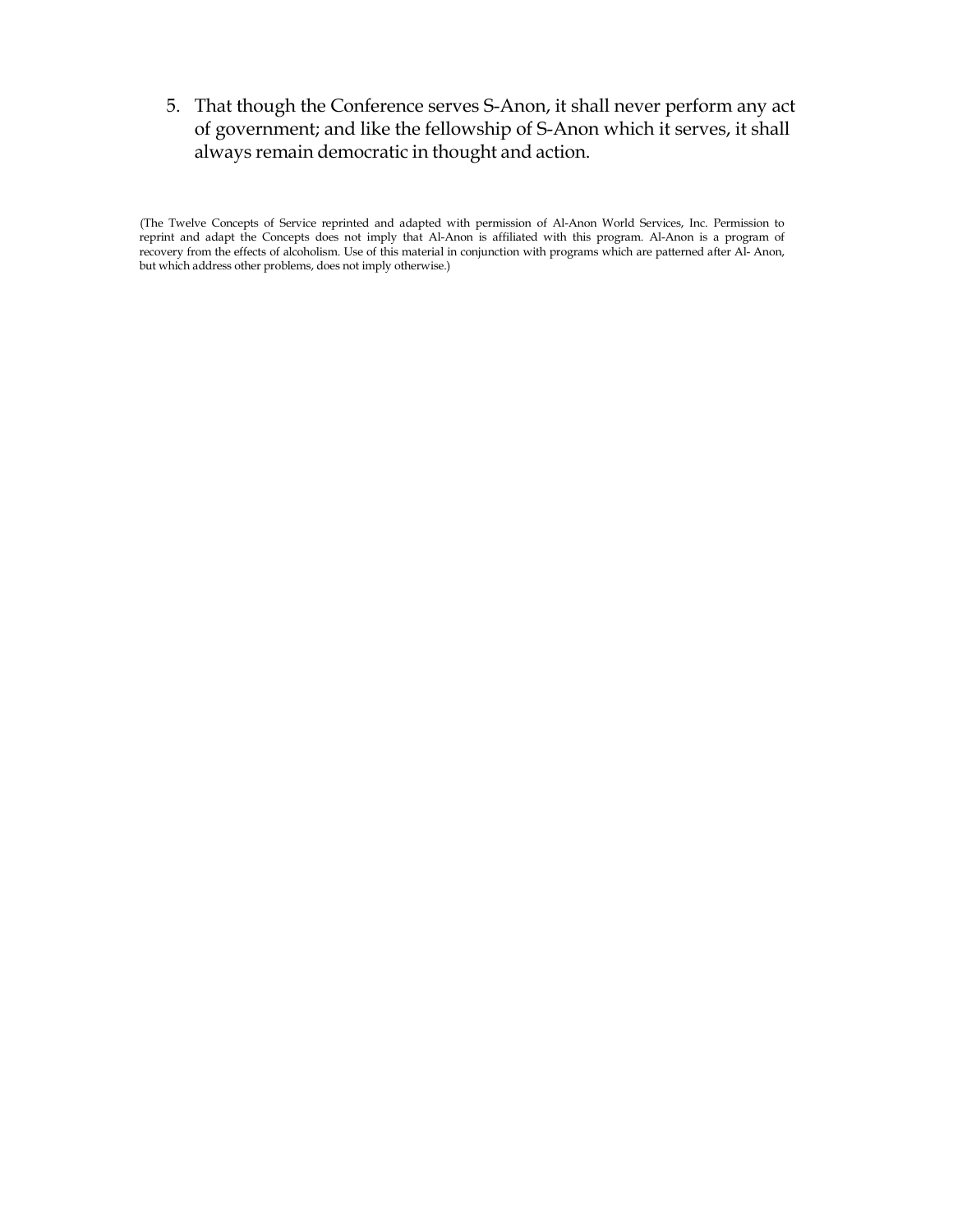# **THE S-ANON PROBLEM (Short Version)**

S-Anon members have much in common with the friends and relatives of other addicted people. Most of us grew up in families with secrets, and we were not taught to think about our own needs and take positive action to meet them. We chose friends and partners who could not or would not love and support us in a healthy way. We lived life from the standpoint of victims and perceived any personal criticism as a threat. For most of us, anger, fear, and depression were nearly constant. We acquired some unhealthy beliefs about ourselves very early in our lives – that we were not worthwhile and lovable, that we were able to control other people's behavior, and that sex was the most important sign of love.

We have also felt the shame of thinking we were responsible for the sexaholic behavior of a family member or friend. Our self-esteem dropped to low levels, and we doubted our attractiveness, our emotions, and our sanity. We have felt betrayed by those we loved the most. Many of us were sexually abused, exposed to diseases, and otherwise placed in physical danger. We were often too ashamed to ask for help.

Some of us minimized the importance of the sexaholic behavior or denied it until we felt emotionally numb. Others focused on the sexaholic and the sexual behavior to the point of obsession and tried every known method to control it. Some of us participated in sexual behavior that made us ashamed of ourselves or used sex to manipulate the sexaholic. Some of us misused drugs, alcohol, or food, and others kept so busy that we didn't have time to feel our emotions. We often neglected our health, our jobs, and our children. No matter how we tried to struggle against it, deny it, or minimize its effects, the failure of our efforts to cope with sexaholism brought us to the point of despair. This is what we mean when we say in the First Step, "Our lives had become unmanageable."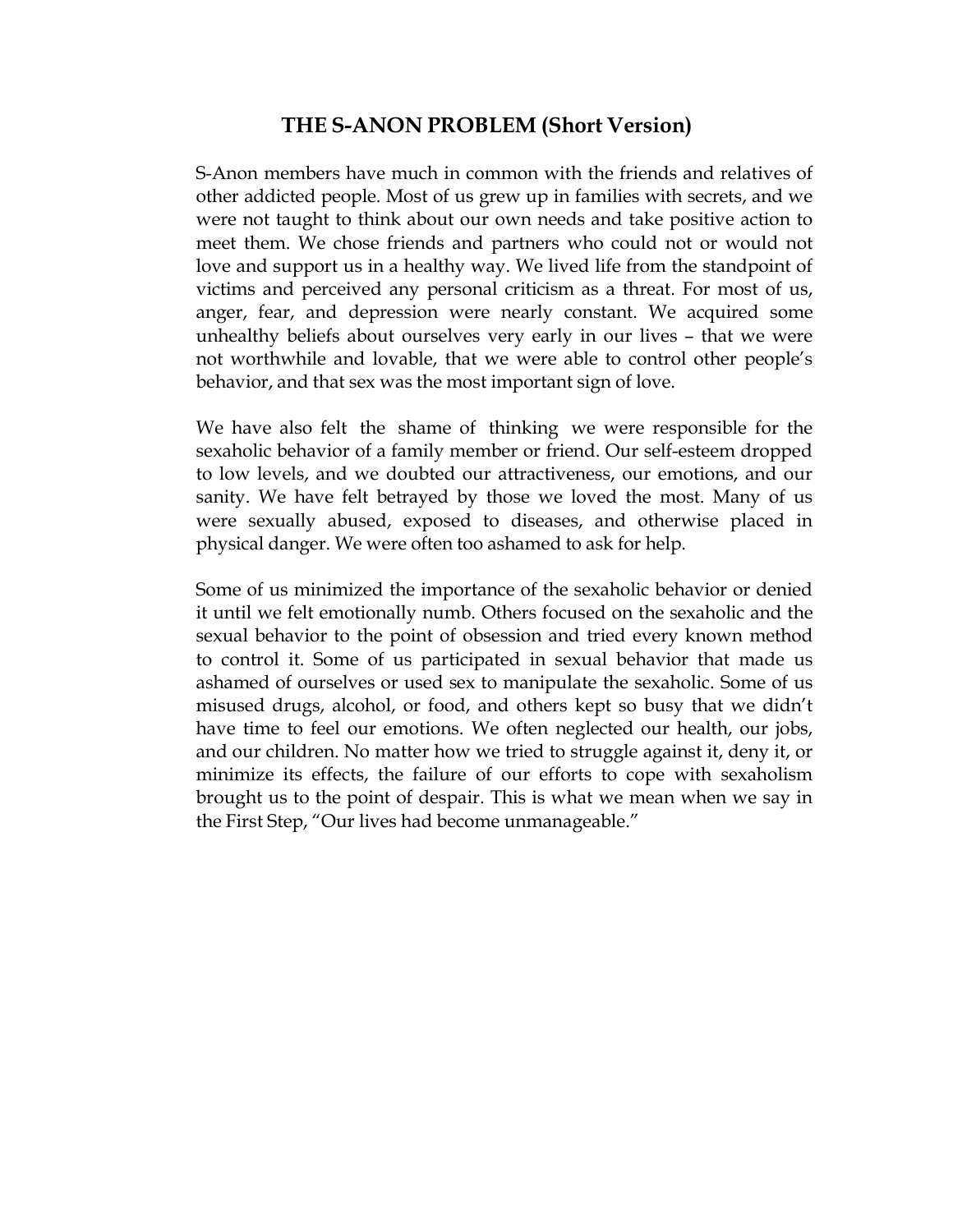# **THE S-ANON PROBLEM (Long Version)**

S-Anon members have much in common with the friends and family members of other addicted people. Most of us grew up in families with secrets, and we were not taught to think about our own needs and take positive action to meet them. As we grew up we felt more and more lonely and isolated as we chose friends and partners who could not or would not love and support us in a healthy way. We lived life from the standpoint of victims and perceived any personal criticism as a threat. For most of us, anger and depression were a way of life. We were so afraid of being left alone that anxiety and frustration were nearly constant. Whether or not we were exposed to sexaholism as children, most of us think that we acquired some unhealthy beliefs about ourselves very early in our lives – that we were not worthwhile and loveable, that we were able to control other people's behavior, and that sex was the most important sign of love.

What is different is that we have felt the additional shame of being involved with the sexaholism of a family member or friend. It does not matter a great deal whether that person was a member of our birth family, a partner, spouse, child, or someone outside the family like a friend, teacher, or boss. It does not matter whether we were willing, unwilling, or unknowing participants in the relationship—sexaholism deeply affected our lives. Our self-esteem dropped to lower and lower levels and we doubted our attractiveness, our emotions, our sanity, and our human worth. We have felt betrayed by those we loved the most, and those of us who didn't know about the sexaholic behavior felt even more humiliated and stupid for not knowing. Many of us were sexually abused, exposed to sexually transmitted diseases, and otherwise placed in physical danger. We were often afraid to trust others and reach out for help because we were afraid of what they would think of us or of the sexaholic.

Some of us reacted to sexaholism by denying its existence or minimizing its importance. We stuffed our feelings of anger and abandonment to the point that we felt emotionally numb. We told ourselves things like "Everybody does this," "This shouldn't bother me," or even "It can't be true—he would never do that." Others focused on the sexaholic and the sexual behavior to the point of obsession. We tried every known method to control it. We lied and covered up, spied at doorways, listened to private conversations, checked up on the sexaholic's whereabouts, read through journals and personal papers, begged, pleaded, and threatened. Some of us participated in sexual behavior that we did not enjoy or that made us ashamed of ourselves. Many of us tried to use sex to manipulate the sexaholic, thinking that being part of the acting out would give us a little bit more control over our lives. Most of us felt that we must have done something to deserve this kind of treatment and that happiness was for others, not for us. Some of us misused drugs, alcohol, or food to numb the pain; others used activities, such as shopping, exercising, or working to keep from feeling our emotions. We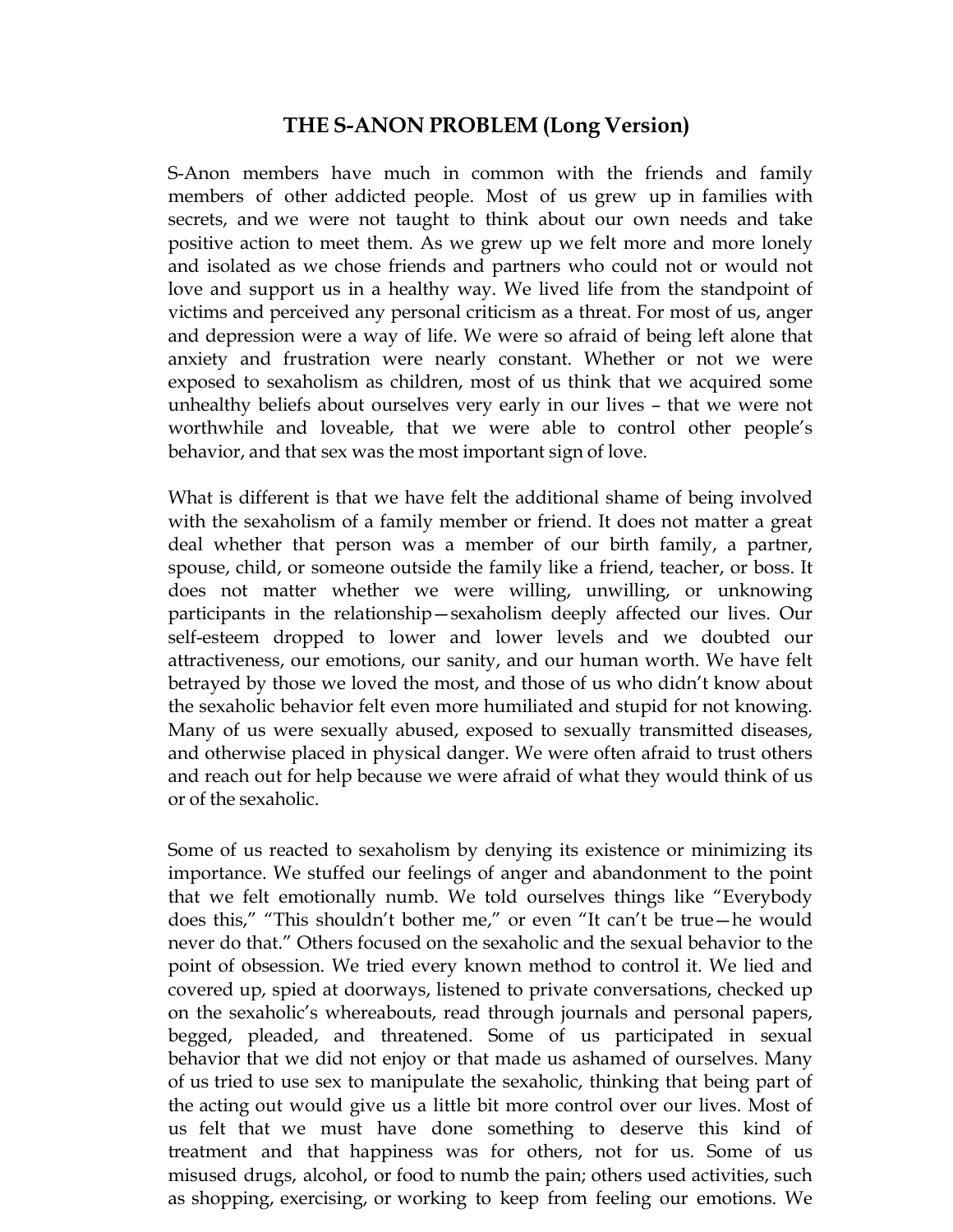often neglected our health, our jobs, and our children. No matter how we tried to struggle against it, deny it, or minimize its effects, the failure of our efforts to cope with sexaholism brought us to the point of despair. This is what we mean when we say in the First Step, "our lives had become unmanageable."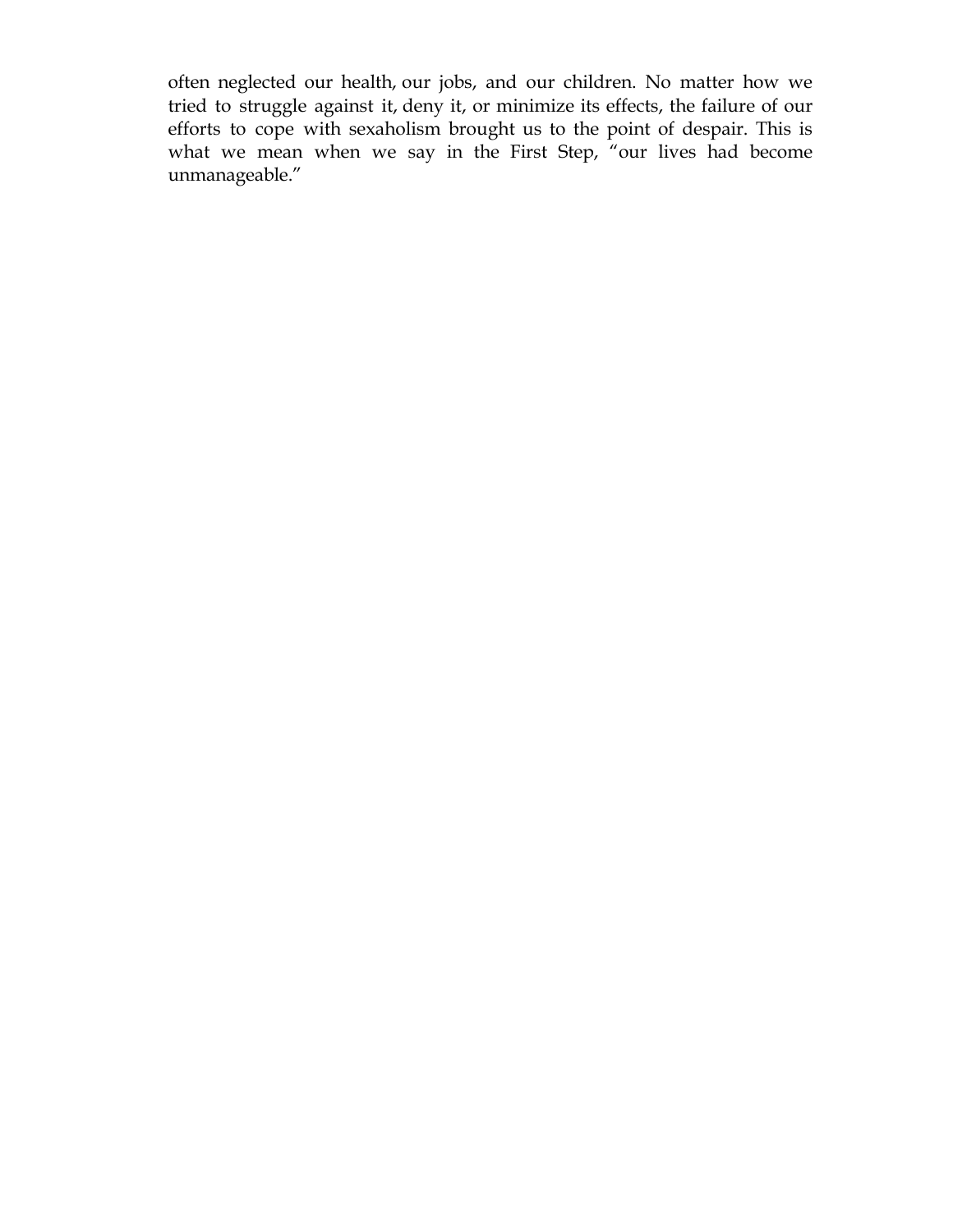# **KEYS TO S-ANON RECOVERY (Short Version)**

Over time, S-Anon members learn to accept a number of new ideas:

- 1. Sexaholism is a disease very similar to alcoholism. At first many of us could not accept this idea. For S-Anon members, it means that we see sexaholics as sick people, not bad people. They are powerless over lust.
- 2. The actions of the sexaholic are not a result of something we did or did not do, and we do not have the power to control their behavior.
- 3. Our *attempts* to control or ignore sexual addiction led to a decline in our emotional health and may have enabled the sexaholic to continue to practice his or her disease.
- 4. When we first come to S-Anon, we, too, are spiritually and emotionally ill.

As we work toward full acceptance of these ideas, we begin to see our problems in a new light, and the awareness dawns that we do have choices concerning our own actions. This is the beginning of our recovery.

We remind ourselves that we are powerless over the behavior caused by sexaholism. We ask a Higher Power to help us to stop blaming and trying to control the sexaholic; the sobriety of the sexaholic is not our responsibility. We realize we cannot find serenity for ourselves if we continue to focus on someone else's recovery, so we commit ourselves to our *own* recovery. With the loving help of other S-Anon members and the God of our understanding, we take positive action to make our lives more serene and fulfilling. We attend as many meetings as we can, get a sponsor, if possible, and begin to apply the principles of the Twelve Steps to our lives. We use the telephone, the S-Anon literature, and the S-Anon slogans. Eventually we reach out to help others and try to carry the message of our own recovery. We do these things in our own way, one day at a time—striving for progress, not perfection. This is what is meant by "working the program."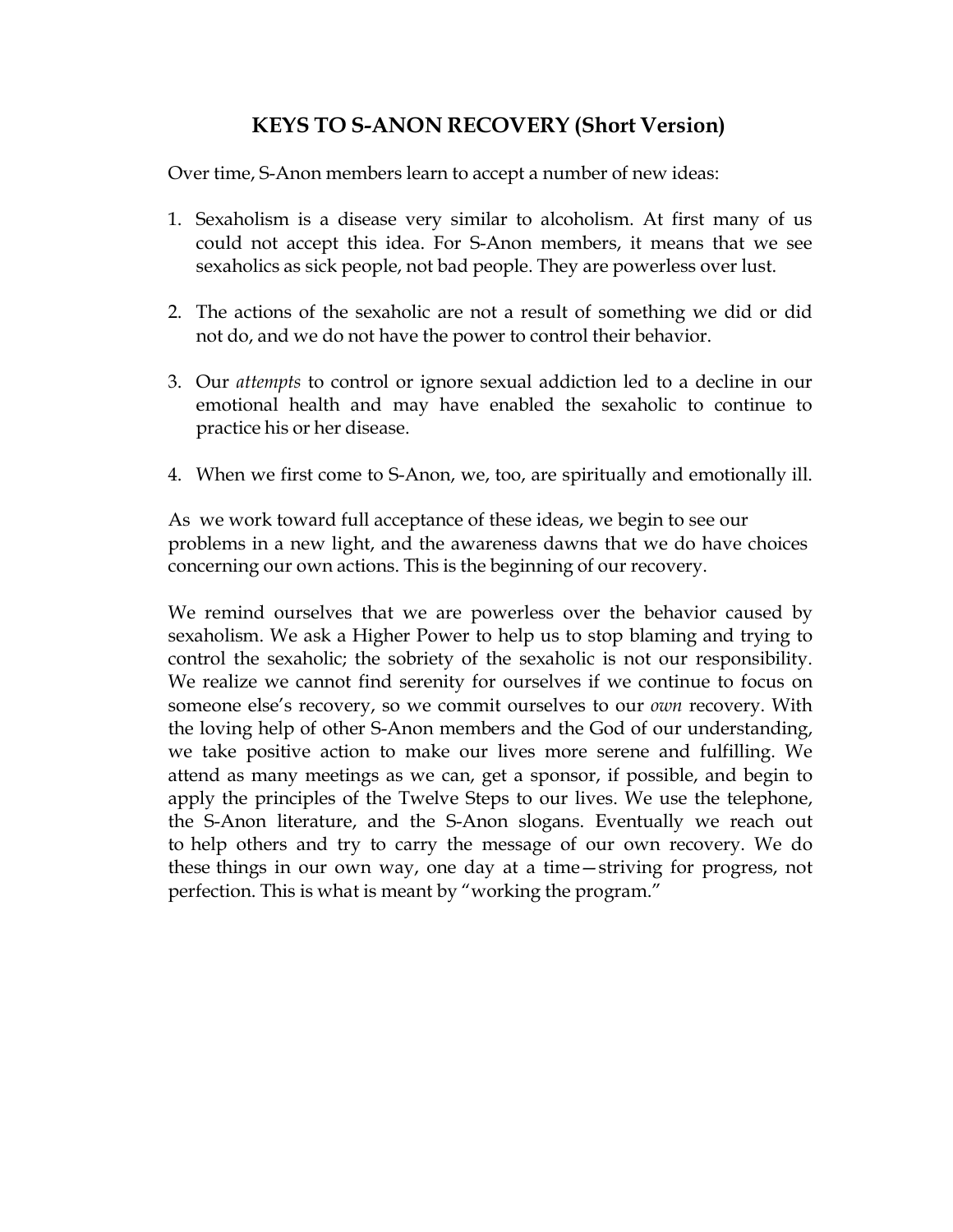# **KEYS TO S-ANON RECOVERY (Long Version)**

We accept sexaholism as a disease very similar to alcoholism. This means that we see sexaholics as sick people, not bad people. They are powerless over lust. At first many of us could not accept this idea. We thought it meant that sexaholics were somehow not responsible for their behavior, or that we were not entitled to our feelings of anger and hurt. But it does not mean either of those things. For S-Anons, it means that the actions of the sexaholic are not a result of something we did or did not do. We did not cause the sexaholic behavior by being stupid, weak, or unattractive, and we do not have the power to control it. However, as we tried to control or ignore the sexaholism in our lives, we often unknowingly acted in ways that led to a further decline in our emotional health and enabled the sexaholic to continue to practice his or her disease. Over a period of time, many of us took on the shame, guilt, and fear that characterize the disease of sexaholism, even though we may not have acted out sexually. We, too, became spiritually and emotionally ill. Once we begin to see our problems in this light, we can also see that we do have choices concerning our own behavior. This is the beginning of our recovery.

We remind ourselves as often as necessary that we are powerless over the behavior caused by sexaholism and all actions and reactions of other adults. We know we must stop blaming and trying to control the sexaholic and the acting out behavior. Just as we did not cause the sexaholic's acting out, we cannot 'cure' it. The sexual sobriety of the sexaholic is not our responsibility. While our encouragement and cooperation can be helpful to the sexaholic seeking recovery, real peace of mind for us depends upon changing our attitudes and eliminating our self-defeating behaviors. As the recovering alcoholics put it, "Some of us have tried to hold on to our old ideas, but the results were nil until we let go absolutely."

We commit ourselves to our own recovery, taking full responsibility for our actions and reactions. With the loving help of other S-Anon members and the God of our understanding, we focus on taking positive action to make our lives more serene and fulfilling, regardless of whether or not the sexaholic chooses sobriety. We attend as many meetings as we can, get a sponsor, if possible, and begin to apply the principles of the Twelve Steps to our lives. We use the telephone, the S-Anon literature and the S-Anon slogans. Eventually we reach out to help others and try to carry the message of our own recovery. We do these things in our own way, one day at a time—but we do them, striving for progress, not perfection. This is what is meant by "working the program."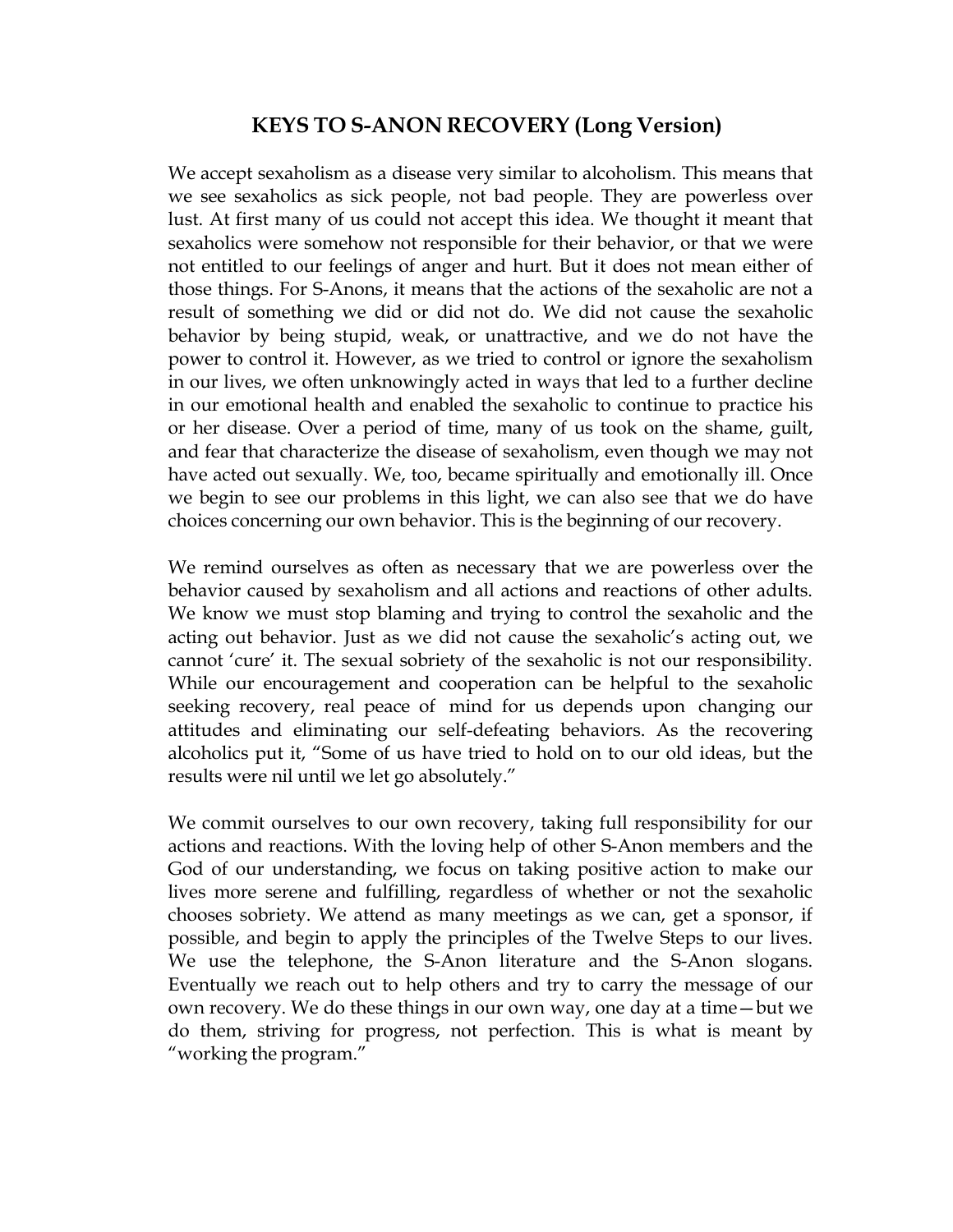# **OBSTACLES TO RECOVERY**

To ensure the success of our meetings in solving our common problems, we must recognize and overcome three obstacles to recovery that can destroy the group. The first is the discussion of any religious denomination. Compulsive lusting respects no particular religion; therefore, our program is designed to help us regardless of our various beliefs. Let us not defeat our purpose by discussing any particular denomination.

The second is gossip. We are here to help ourselves and other group members. A belittling discussion of others, including the sexaholic, or a discussion of personal affairs other than those concerning ourselves, will eventually eliminate the group.

The third is dictatorship. We have no dominating authorities or selfappointed leaders. Our leaders are but trusted servants; they do not govern. We do not give advice; we suggest by telling how we solved similar problems through our experiences. The very essence of S-Anon is that the whole program is "suggested."

We have no creed, charges, obligations, or anything that would tend to hinder you. Your progress can be made in your own time and in your own way. We merely invite your attendance in a common cause.

(Reprinted and adapted from "Alcoholism the Family Disease," page 35, Al-Anon Family Group Headquarters, Inc., Virginia Beach, VA.)